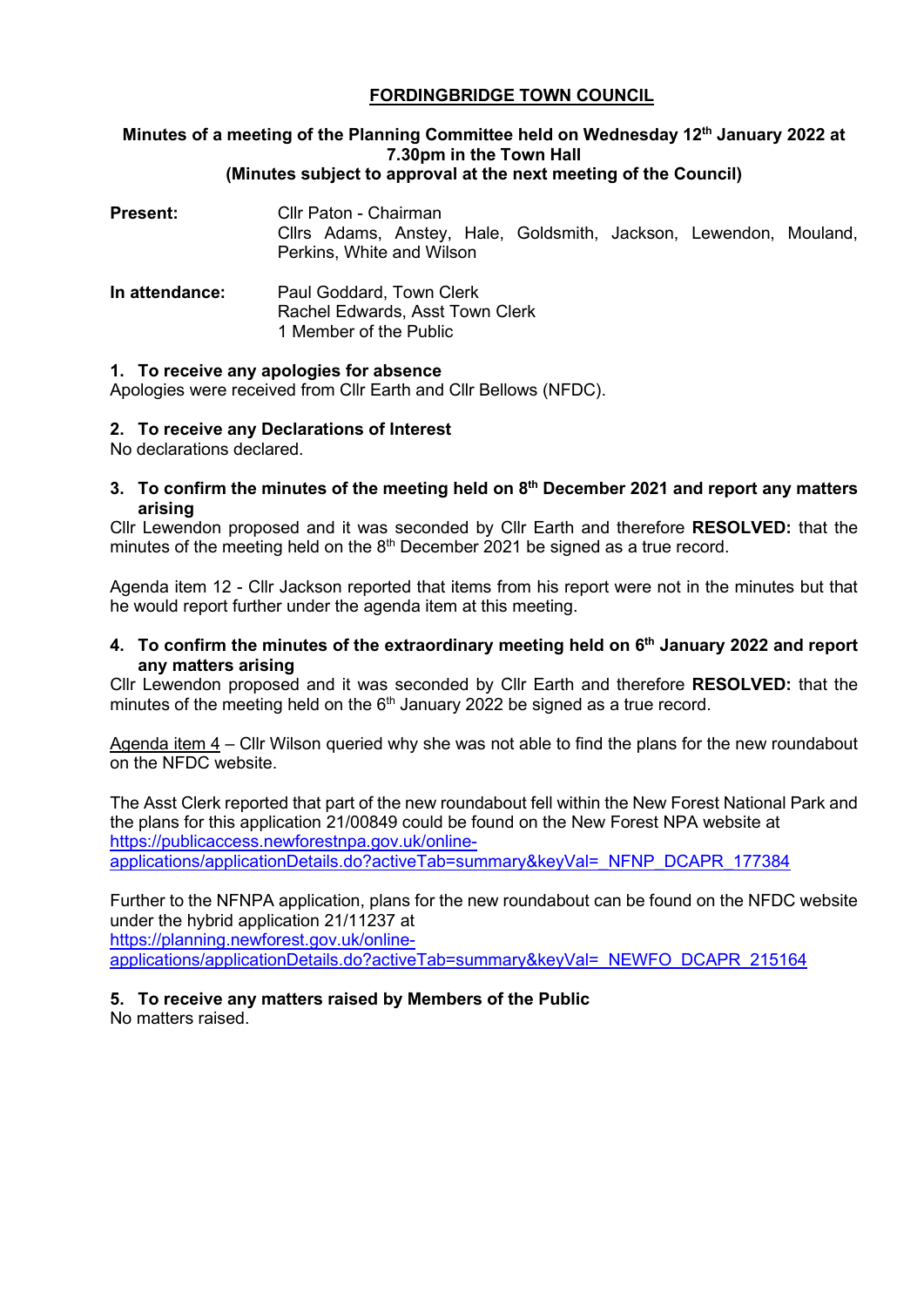#### **6. To report any Results on Planning Applications, Appeals, Tree Works Applications & Tree Preservation Orders made**

# **Application 21/11518**

16 VICTORIA GARDENS, FORDINGBRIDGE SP6 1DJ

| <b>DESCRIPTION:</b> | Single-storey rear extension (Lawful Development Certificate that |
|---------------------|-------------------------------------------------------------------|
|                     | permission is not required for proposal)                          |
| DECISION:           | Was Lawful                                                        |

#### **Application 21/11321**

| HOLLY LODGE, 29 SALISBURY ROAD, FORDINGBRIDGE SP6                    |
|----------------------------------------------------------------------|
| 1FH                                                                  |
| Creation of a new access and parking to the front of the property;   |
| closing of existing parking space off Alexandra Road and erection of |
| 1.77m close boarded fence and gate                                   |
| <b>Granted Subject to Conditions</b>                                 |
|                                                                      |

#### **Application 21/10718**

| SITE:               | WELFORD, STUCKTON ROAD, FORDINGBRIDGE SP6 1AR                        |
|---------------------|----------------------------------------------------------------------|
| <b>DESCRIPTION:</b> | Increase in load from single phase (low voltage) to three phase (low |
|                     | voltage)                                                             |
| DECISION:           | Granted Secretary of State + Conditions                              |

#### **Application 21/11489**

| SITE:               | 54 HIGH STREET, FORDINGBRIDGE SP6 1AX                               |
|---------------------|---------------------------------------------------------------------|
| <b>DESCRIPTION:</b> | Application for approval under Regulation 77 of the Conservation of |
|                     | Habitats and Species Regulations 2017 in respect for Prior Approval |
|                     | Consent (21/11164) for use as first-floor flat                      |
| DECISION:           | Refused                                                             |

#### **Appeal Decisions**

No appeal decisions.

#### **Tree Work Decisions**

| Case Ref:              | CONS/21/0606                             |
|------------------------|------------------------------------------|
| <b>Proposed Works:</b> | Leylandii x 8 Fell                       |
| Site Address:          | 49 Church Street, Fordingbridge, SP6 1BB |
| <b>Proposed Works:</b> | Leylandii x 8 Fell                       |
| Reason for Work:       | Too large and not native                 |
| Decision:              | Raise No Objections                      |

#### **7. To consider new Planning Applications**

| 21/11623                                                                                                                                                                                                    | <b>THE DAIRY PARLOUR, SOUTHAMPTON</b> | Mr & Mrs Iles |
|-------------------------------------------------------------------------------------------------------------------------------------------------------------------------------------------------------------|---------------------------------------|---------------|
|                                                                                                                                                                                                             | ROAD, EAST MILLS, FORDINGBRIDGE SP6   |               |
|                                                                                                                                                                                                             | l2JP                                  |               |
| Rear two-storey extension, to form family sunroom on ground floor with office to first floor                                                                                                                |                                       |               |
| Cllr White presented this application.                                                                                                                                                                      |                                       |               |
| Cllr Anstey proposed and it was seconded by Cllr Mouland and therefore RESOLVED to<br>recommend PERMISSION under PAR3, as there are no adverse effects on the street scene<br>and amenities. All in favour. |                                       |               |
|                                                                                                                                                                                                             |                                       |               |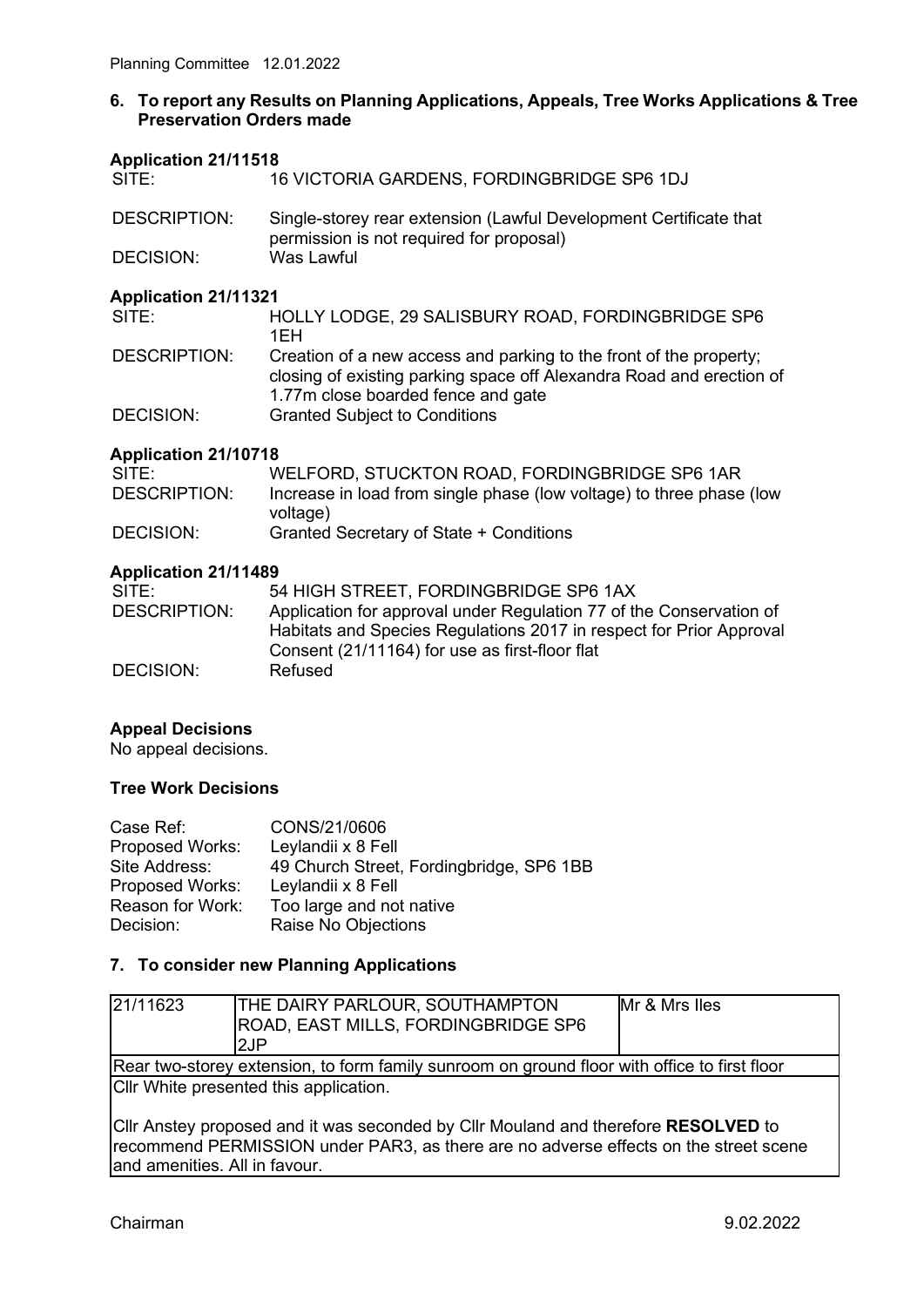| 21/11502                     | 16 PEMBRIDGE ROAD, FORDINGBRIDGE SP6 Mr & Mrs Wharton |  |
|------------------------------|-------------------------------------------------------|--|
|                              | 1QJ                                                   |  |
| Single-storey rear extension |                                                       |  |

Cllr Wilson presented this application for a large rear extension. The extension will be on the boundary with the neighbouring property adjacent to the neighbour's garage. All of the extension will be flat roofed.

Cllr Hale proposed and it was seconded by Cllr White and therefore **RESOLVED** to recommend PERMISSION under PAR3, because it is a large plot and the extension will have no impact on anyone else. All in favour.

| 21/11703 | 3 NORMANDY WAY, FORDINGBRIDGE SP6<br>1NW | Mr & Mrs Bradford |
|----------|------------------------------------------|-------------------|
|          |                                          |                   |

New first floor side extension above existing attached garage

Cllr Jackson presented this application for a large extension over the double garage. The property is not overlooked and there have been no objections to this application.

Cllr Anstey proposed and it was seconded by Cllr Jackson and therefore **RESOLVED** to recommend PERMISSION under PAR3, because there is no adverse effect on the residential area. All in favour.

| 21/11675                                                                                                 | 25 & 27 SALISBURY STREET,<br><b>FORDINGBRIDGE SP6 1AB</b>                                       | <b>Smart Homes Southampton</b><br>Ltd |
|----------------------------------------------------------------------------------------------------------|-------------------------------------------------------------------------------------------------|---------------------------------------|
|                                                                                                          |                                                                                                 |                                       |
|                                                                                                          | Use of 25 & 27 as retail (Use Class E) (Lawful Use Certificate for retaining an existing use or |                                       |
| operation)                                                                                               |                                                                                                 |                                       |
| Cllr Anstey presented this application and reported that Age UK had a contract dated March               |                                                                                                 |                                       |
| 2011 to use the premises as a retail shop.                                                               |                                                                                                 |                                       |
|                                                                                                          |                                                                                                 |                                       |
| Councillors commented that Fordingbridge Town Council has no information to disprove the<br>application. |                                                                                                 |                                       |

| 21/11713                                                                                                                                    | 168 STATION ROAD, FORDINGBRIDGE SP6<br>I1DS | Mr & Mrs Ford |
|---------------------------------------------------------------------------------------------------------------------------------------------|---------------------------------------------|---------------|
| Fenestration alterations & internal alterations to annexe (Lawful development certificate that<br>(permission is not required for proposal) |                                             |               |
| <b>FOR INFORMATION ONLY</b>                                                                                                                 |                                             |               |

#### **8. To consider new Tree Works Applications**

Members considered the following applications and observed that two of the applications fell outside of the parish boundary.

| Case Ref:               | CONS/21/0637                                                 |
|-------------------------|--------------------------------------------------------------|
| <b>Proposed Works:</b>  | Willow x 1 - Reduce                                          |
|                         | Mixed hedge - Reduce                                         |
| <b>Site Address:</b>    | Fordingbridge Hospital, Bartons Road, Fordingbridge, SP6 1JD |
| <b>Reason for Work:</b> | overgrown and maintenance                                    |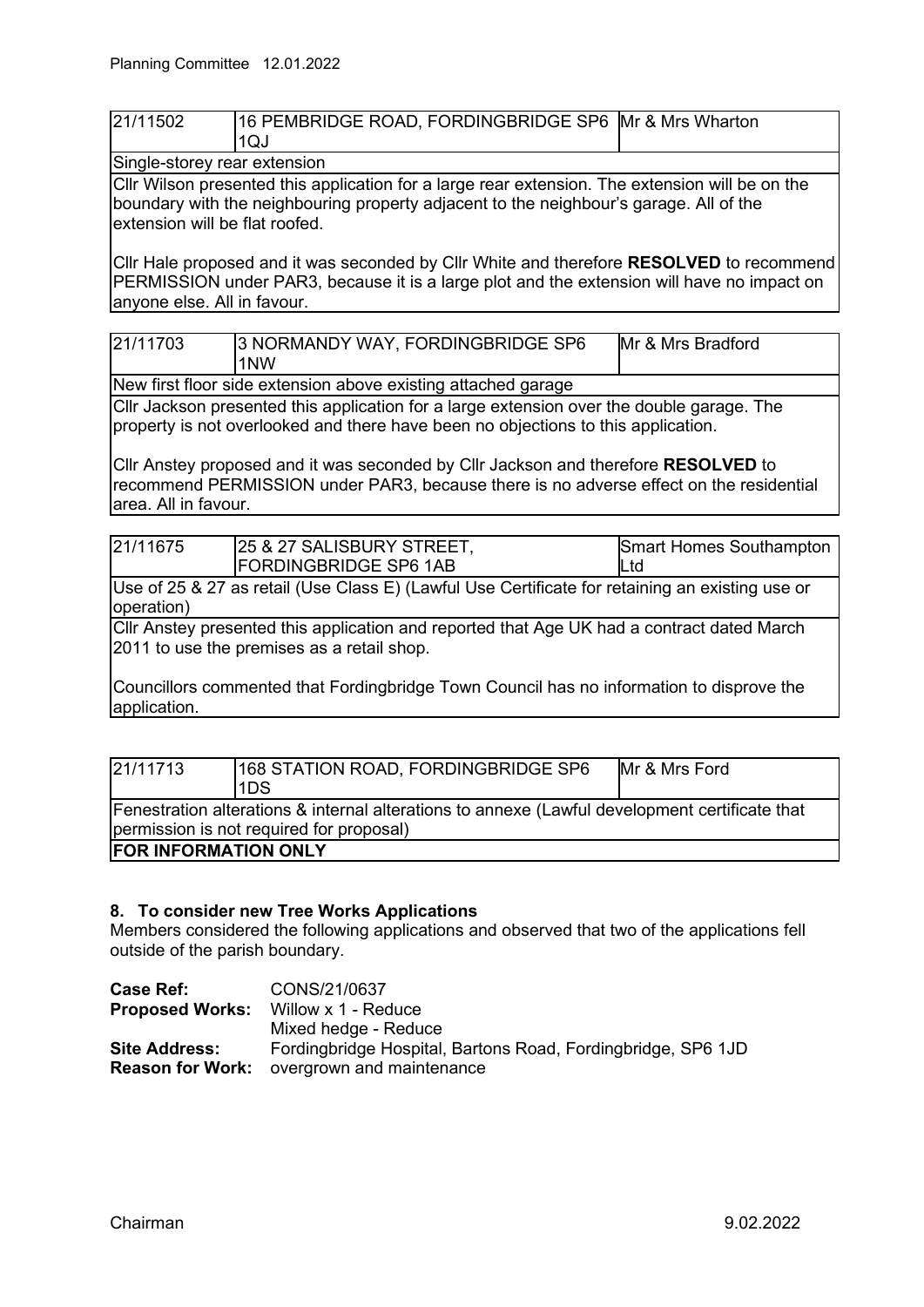Planning Committee 12.01.2022

| Case Ref:<br><b>Proposed Works:</b><br><b>Site Address:</b> | TPO/22/0003<br>1x Willow - Prune<br>1x Hawthorn - Prune<br>2x Horse Chesnut - Prune<br>1x Sycamore - Prune<br>Court Orchard House, Rockbourne, Fordingbridge, SP6 3NH |
|-------------------------------------------------------------|-----------------------------------------------------------------------------------------------------------------------------------------------------------------------|
| <b>Case Ref:</b><br><b>Proposed Works:</b>                  | CONS/22/0003<br>1x Willow - Prune<br>1x Hawthorn - Prune<br>2x Horse Chesnut - Prune<br>1x Sycamore - Prune                                                           |
| <b>Site Address:</b>                                        | Court Orchard House, Rockbourne, Fordingbridge, SP6 3NH                                                                                                               |
| <b>Case Ref:</b><br>Proposed Works: Yew x 1 Reduce          | CONS/22/0006<br>Spruce x 1 Fell<br>Apple x 1 Reduce                                                                                                                   |
| <b>Site Address:</b>                                        | 29 Bartons Road, Fordingbridge, SP6 1JD                                                                                                                               |

#### **9. To consider any Licensing Act 2003 applications**

No licensing applications.

#### **10. To receive an update from the Neighbourhood Plan Steering Group**

Cllr Jackson said that the following items from his report had been missed from the minutes of the Planning Committee meeting of 8<sup>th</sup> December 2021:

- a) Recommend continuing with discussions with HCC Highways to follow up the issues in the High Street and at Roundhill as per the responses in the recent survey.
- b) The survey indicated wide support for improving the facilities at the recreation ground, including improving the existing car parking and play area suggested by Redlynch Leisure.
- c) Improve facilities at the Burgate Hub. To work with the schools, both primary and secondary, NFDC and developers to build Community and Recreational infrastructure facilities on Site 18. This would meet residents wishes from the recent survey for wider sports other than Football and Rugby, some more retail outlets, some employment sites and a transport hub.

Cllr Jackson asked that a copy of the survey results be uploaded to the website. *Action: Clerk to upload survey results to website*

Cllr Jackson reported that he'd emailed a copy of the CUB plan to the member of public who asked about it at last month's meeting.

Cllr Jackson reported that a meeting between HCC, NFDC and FTC will be held on Monday afternoon on Zoom to discuss plans for the town.

Cllr Jackson gave the following statement.

*I think the time has come for us to make some decisions as to where we want to go. The many planning applications coming forward are going to be making those decisions, and unless we indicate our preferences, we will have to accept what NFDC and the developers decide. And pursuing the Neighbourhood Plan or the CUB Plan means we are very much in the hands of others. A Strategic Plan of our own will mean we are more in control. So, my request tonight is for a decision on the following:*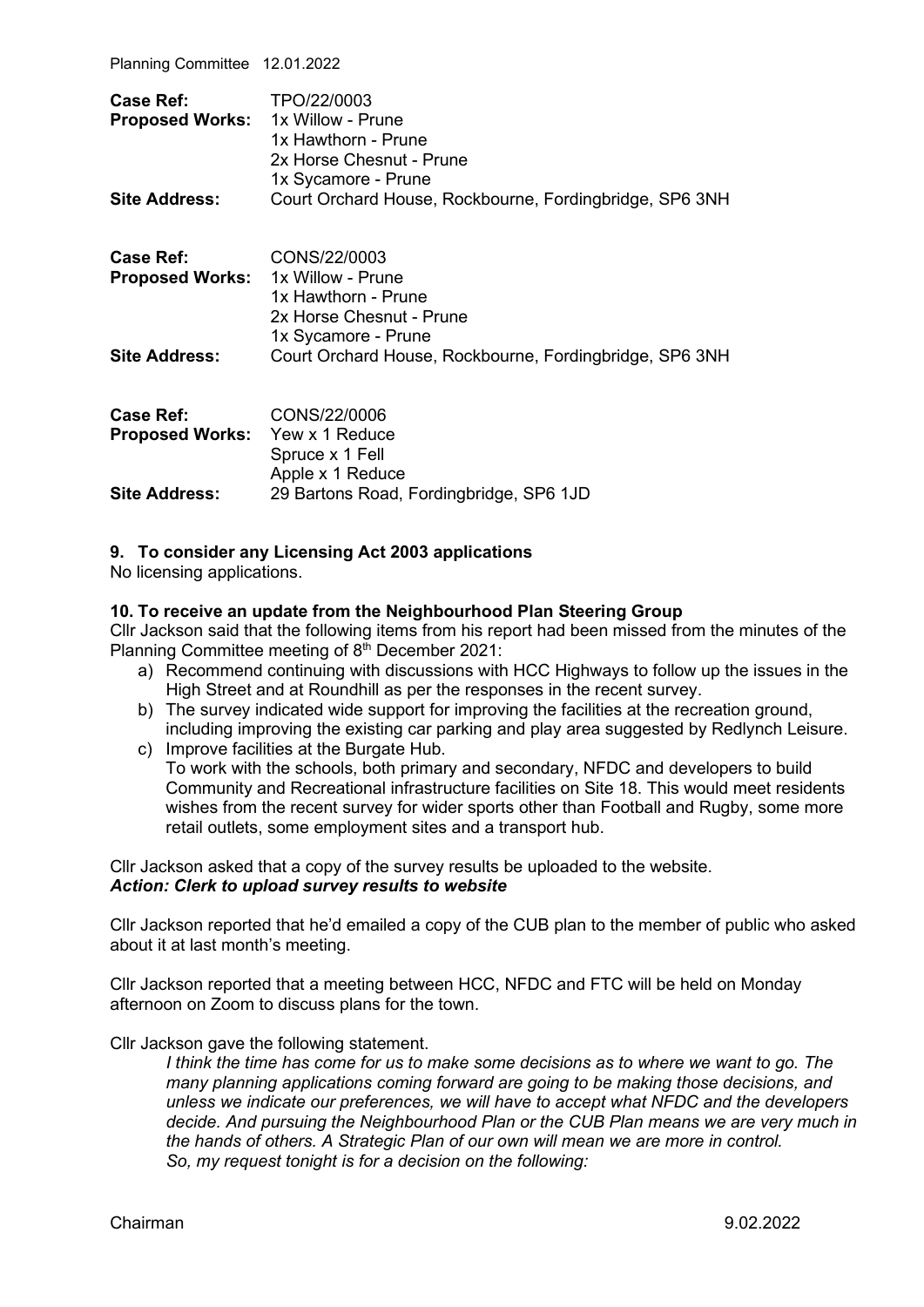*That we develop our own strategic plan that addresses our own longer term aims and ambitions. This to cover a longer-term development of the High Street traffic issues, the Recreation ground and the Burgate Hub.*

*We have recruited some good expertise onto the NPSG and they are asking me what progress we are making. Whilst understanding that protocols and procedures involved in running a council are more time consuming than running many other organisations, we must explain this to the residents or seek to speed up our processes.* 

Councillors discussed the need to move forward together, working as a team to put forward the views of the town to developers via NFDC. They discussed the need to be clear about what FTC want developers to provide for the town and agreed that developers would only offer the minimum otherwise. Cllr Jackson reported that Fordingbridge is short of recreational facilities and money for these is needed.

Cllr Wilson reported that there is often a disparity between what FTC and NFDC want. She cited the new radar key padlocked gates installed by NFDC at the water meadows. FTC had requested a bench at the water meadows instead. Local residents are reported to have now thrown the radar key padlocks into the river, leaving the gates unlocked at all times to make access easier. NFDC have regretfully decided not to install a bench where requested in the water meadows as the area floods.

Members agreed to move forwards with the strategic plan and to add this item on the agenda of the next Planning Committee meeting.

#### **11. To note any items of correspondence**

A strategic sites update has been received – see appendix.

#### **12. To receive a report from the Clerk or any other relevant planning business**

Councillors raised concerns about the new Augustus Park development. The allotments are currently under water, the allotments have not yet been handed over to FTC to let to residents, the playground is not open yet and they are no bins on site except those in the playground which are not accessible as it is still closed. The issue of the playground has been raised by the NFDC case officer with the developers. Cllr Lewendon reported that there is no culvert in the drainage ditch. Cllr Wilson was concerned that money is an issue for the developers.

#### *Action: Asst Clerk to chase up NFDC regarding a FTC / NFDC site visit to Augustus Park*

The Clerk reported that the minutes of the Extraordinary Planning Committee meeting on 29<sup>th</sup> November, agenda item 5 refer to the correct application 20/11469. However, in the meeting, Cllr Jackson may have accidentally given a different reference number of 21/10052 instead.

The Clerk reminded members about the NFDC Community Infrastructure Levy meeting on Friday  $21<sup>st</sup>$  January at 12 noon and asked that members let him know if they plan to attend.

Cllr Wilson said she was disappointed in the nature of the planning enforcement wording for site 18 (application 21/11237) which referred to disposal of waste on another site.

Cllr Lewendon reported that the footpath from Tinkers Cross has become a swamp.

Cllr Wilson reported that in the site 18 planning application (21/11237), the Avon Valley Path is within the red line boundary and that this couldn't be right. Cllr Lewendon said that the Cycle to School route is planned to be routed on a footpath and that this would need to be changed to a bridleway which could take up to three years. Cllr Jackson reported that part of the Metis Homes application (20/10228) is to upgrade footpath 83.

#### **13. To note the date of the next meeting as Wednesday 9th February 2022**

The meeting closed at 20.30pm.

Chairman 9.02.2022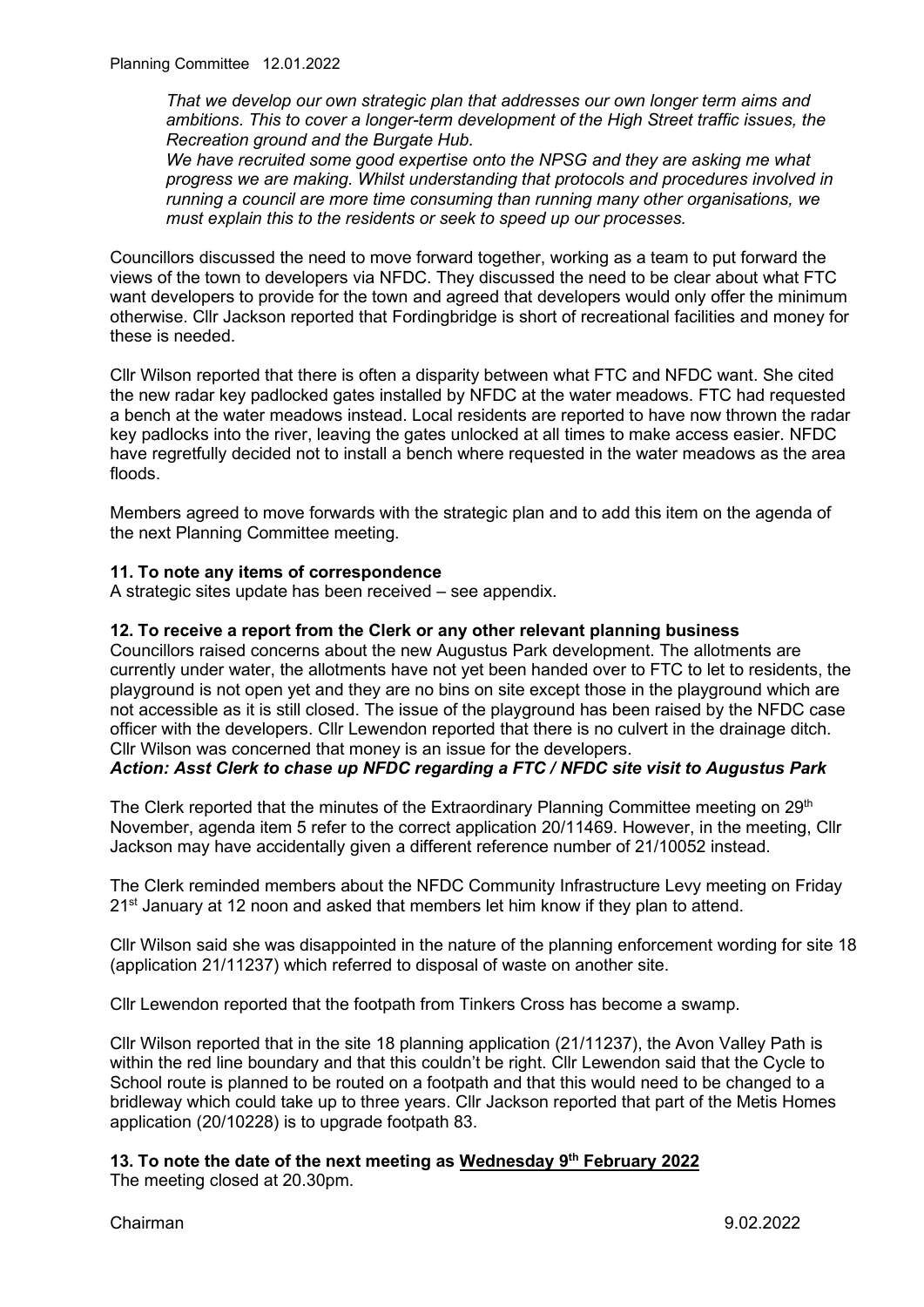# **Strategic Sites Update (January 2022)**

## **FORD 1 – Augustus Park, (Land East of Whitsbury Road), Fordingbridge SP6 1NQ Planning Permission Ref: 17/10150 – 145 dwellings**

The hedgerows have now been planted. Top up mulching has been carried out. The remedial tree planting will be carried out after Christmas when the weather warms up, before the end of March, during the current planting season.

The play area matting edging has not been completed. The entrance way to the play area also needs completing. I have contacted the Developer regarding this and the works have been delayed until early January due to Covid and material availability issues.

The fence and entrance gates for the allotments have been constructed. The maintenance access is 2.7m wide, as required. The contractor informed me that the water service line is in and that this will be connected to a trough on the allotment land in the short term. The allotment ground has been prepped. I clarified the alignment and design of the hardstanding adjoining the maintenance entrance of allotments with the Planner to make sure the right details were being used on the ground. I have spoken to the Developer to make sure this is carried out correctly.

I witnessed the road sweeper cleaning the roads while I was on site. It was on a continuous loop. The entrance road in through the development was clean. There is still some mud on the road in small areas directly next to the active areas of the site. I have passed photos of these areas to the Planner so that he can make a judgement call on the situation.

Plots 1, 2, 119, 121, 129 and 130 are at the internal and external stages. The hard and soft landscaping are being carried out currently. All other houses are now occupied. In Phase 1 the two sales houses have sold, but will not be occupied until the end of January 2022. All the remaining houses are occupied.

In Phase 2 all houses are occupied.

In Phase 3 all houses are occupied.

In Phase 4 four houses have exchanged and the rest are occupied. Those not occupied are pending construction/completion.

Regular monitoring of this site by the Site Monitoring Officer will continue in the short, medium and long term.